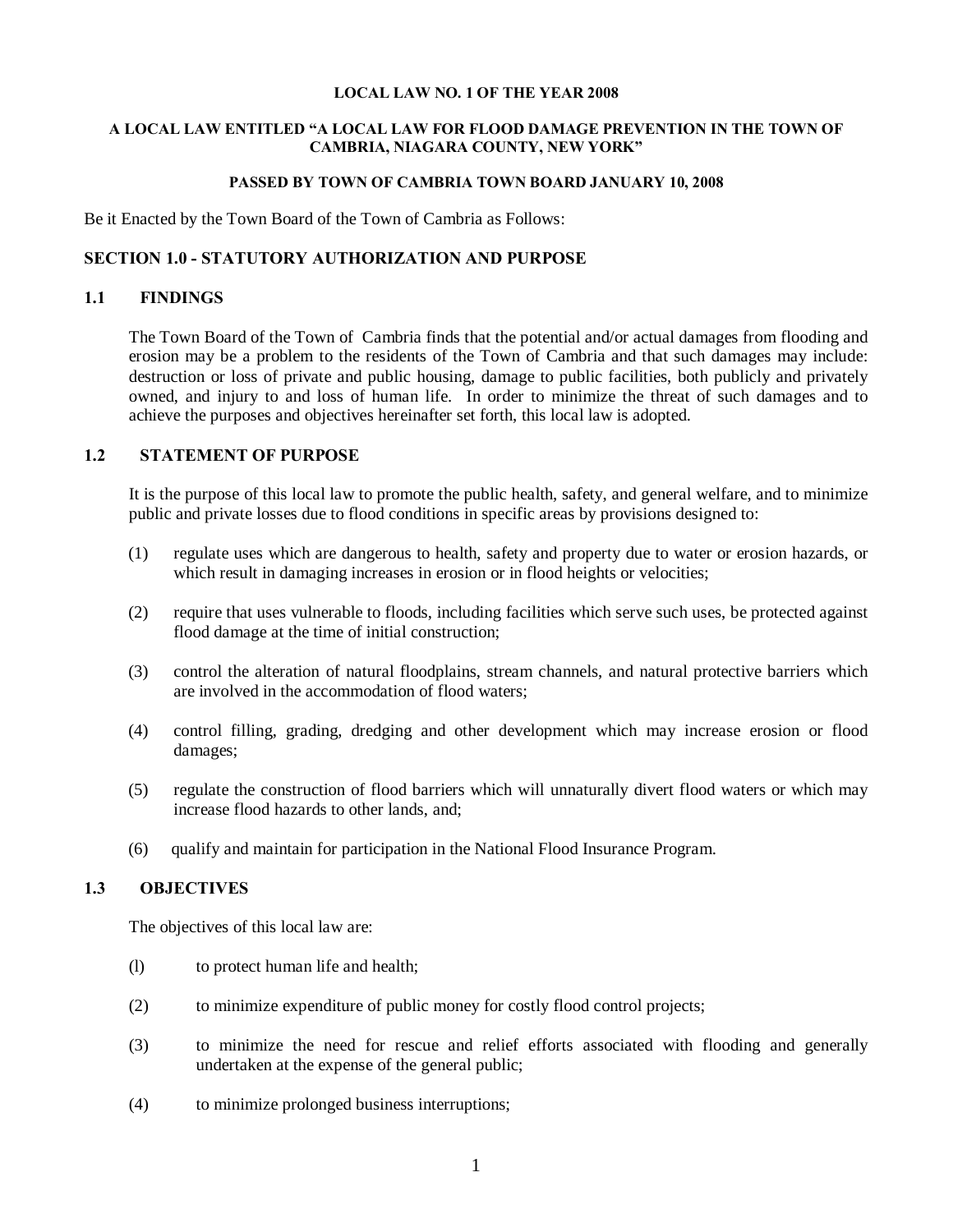- (5) to minimize damage to public facilities and utilities such as water and gas mains, electric, telephone, sewer lines, streets and bridges located in areas of special flood hazard;
- (6) to help maintain a stable tax base by providing for the sound use and development of areas of special flood hazard so as to minimize future flood blight areas;
- (7) to provide that developers are notified that property is in an area of special flood hazard; and,
- (8) to ensure that those who occupy the areas of special flood hazard assume responsibility for their actions.

# **SECTION 2.0 - DEFINITIONS**

Unless specifically defined below, words or phrases used in this local law shall be interpreted so as to give them the meaning they have in common usage and to give this local law its most reasonable application.

**"Appeal"** means a request for a review of the Local Administrator's interpretation of any provision of this Local Law or a request for a variance.

**"Area of shallow flooding"** means a designated AO, AH or VO Zone on a community's Flood Insurance Rate Map (FIRM) with a one percent or greater annual chance of flooding to an average annual depth of one to three feet where a clearly defined channel does not exist, where the path of flooding is unpredictable and where velocity flow may be evident. Such flooding is characterized by ponding or sheet flow.

**"Area of special flood hazard"** is the land in the floodplain within a community subject to a one percent or greater chance of flooding in any given year. This area may be designated as Zone A, AE, AH, AO, A1-A30, A99, V, VO, VE, or V1-V30. It is also commonly referred to as the base floodplain or l00-year floodplain. For purposes of this Local Law, the term  $\tilde{o}$ special flood hazard area (SFHA) $\ddot{o}$  is synonymous in meaning with the phrase õarea of special flood hazard. $\ddot{o}$ 

**"Base flood"** means the flood having a one percent chance of being equaled or exceeded in any given year.

**"Basement"** means that portion of a building having its floor subgrade (below ground level) on all sides.

**"Building"** see "Structure"

**"Cellar"** has the same meaning as "Basement".

**"Crawl Space"** means an enclosed area beneath the lowest elevated floor, eighteen inches or more in height, which is used to service the underside of the lowest elevated floor. The elevation of the floor of this enclosed area, which may be of soil, gravel, concrete or other material, must be equal to or above the lowest adjacent exterior grade. The enclosed crawl space area shall be properly vented to allow for the equalization of hydrostatic forces which would be experienced during periods of flooding.

**"Development"** means any man-made change to improved or unimproved real estate, including but not limited to buildings or other structures, mining, dredging, filling, paving, excavation or drilling operations or storage of equipment or materials.

**"Elevated building"** means a non-basement building (i) built, in the case of a building in Zones A1-A30, AE, A, A99, AO, AH, B, C, X, or D, to have the top of the elevated floor, or in the case of a building in Zones V1-30, VE, or V, to have the bottom of the lowest horizontal structure member of the elevated floor, elevated above the ground level by means of pilings, columns (posts and piers), or shear walls parallel to the flow of the water and (ii) adequately anchored so as not to impair the structural integrity of the building during a flood of up to the magnitude of the base flood. In the case of Zones A1-A30, AE, A, A99, AO, AH, B, C, X, or D, "elevated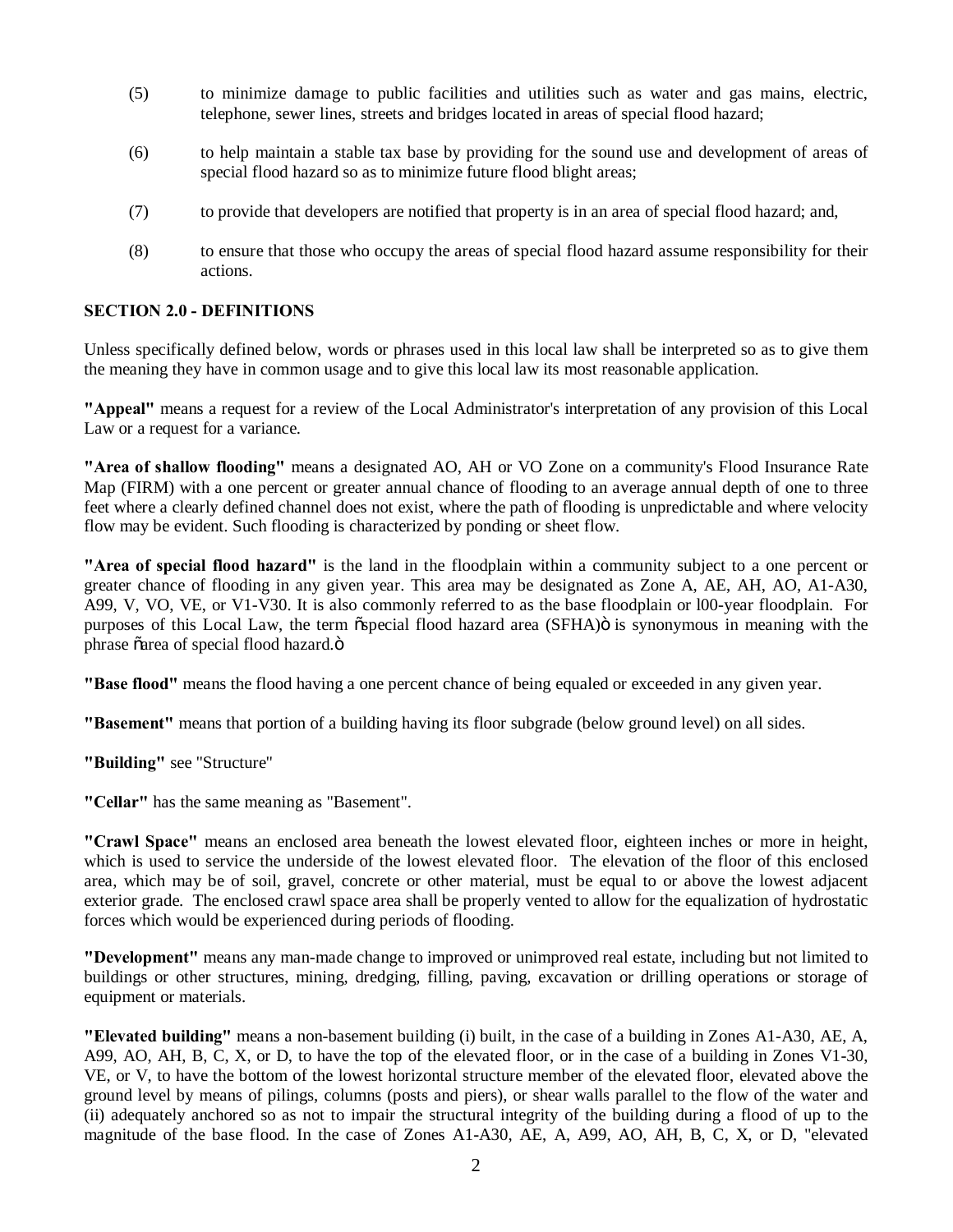building" also includes a building elevated by means of fill or solid foundation perimeter walls with openings sufficient to facilitate the unimpeded movement of flood waters. In the case of Zones V1-V30, VE, or V, "elevated building" also includes a building otherwise meeting the definition of "elevated building", even though the lower area is enclosed by means of breakaway walls that meet the federal standards.

**"Federal Emergency Management Agency"** means the Federal agency that administers the National Flood Insurance Program.

**"Flood"** or **"Flooding"** means a general and temporary condition of partial or complete inundation of normally dry land areas from:

- (l) the overflow of inland or tidal waters;
- (2) the unusual and rapid accumulation or runoff of surface waters from any source.

"Flood" or "flooding" also means the collapse or subsidence of land along the shore of a lake or other body of water as a result of erosion or undermining caused by waves or currents of water exceeding anticipated cyclical levels or suddenly caused by an unusually high water level in a natural body of water, accompanied by a severe storm, or by an unanticipated force of nature, such as a flash flood or an abnormal tidal surge, or by some similarly unusual and unforeseeable event which results in flooding as defined in (1) above.

**"Flood Boundary and Floodway Map (FBFM)"** means an official map of the community published by the Federal Emergency Management Agency as part of a riverine community's Flood Insurance Study. The FBFM delineates a Regulatory Floodway along water courses studied in detail in the Flood Insurance Study.

**"Flood Elevation Study"** means an examination, evaluation and determination of the flood hazards and, if appropriate, corresponding water surface elevations, or an examination, evaluation and determination of floodrelated erosion hazards.

**"Flood Hazard Boundary Map (FHBM)"** means an official map of a community, issued by the Federal Emergency Management Agency, where the boundaries of the areas of special flood hazard have been designated as Zone A but no flood elevations are provided.

**"Flood Insurance Rate Map (FIRM)"** means an official map of a community, on which the Federal Emergency Management Agency has delineated both the areas of special flood hazard and the risk premium zones applicable to the community.

**"Flood Insurance Study"** see "flood elevation study".

**"Floodplain**" or **"Flood-prone area"** means any land area susceptible to being inundated by water from any source (see definition of "Flooding").

**"Floodproofing"** means any combination of structural and non-structural additions, changes, or adjustments to structures which reduce or eliminate flood damage to real estate or improved real property, water and sanitary facilities, structures and their contents.

**"Floodway"** - has the same meaning as "Regulatory Floodway".

**"Functionally dependent use"** means a use which cannot perform its intended purpose unless it is located or carried out in close proximity to water, such as a docking or port facility necessary for the loading and unloading of cargo or passengers, shipbuilding, and ship repair facilities. The term does not include long-term storage, manufacturing, sales, or service facilities.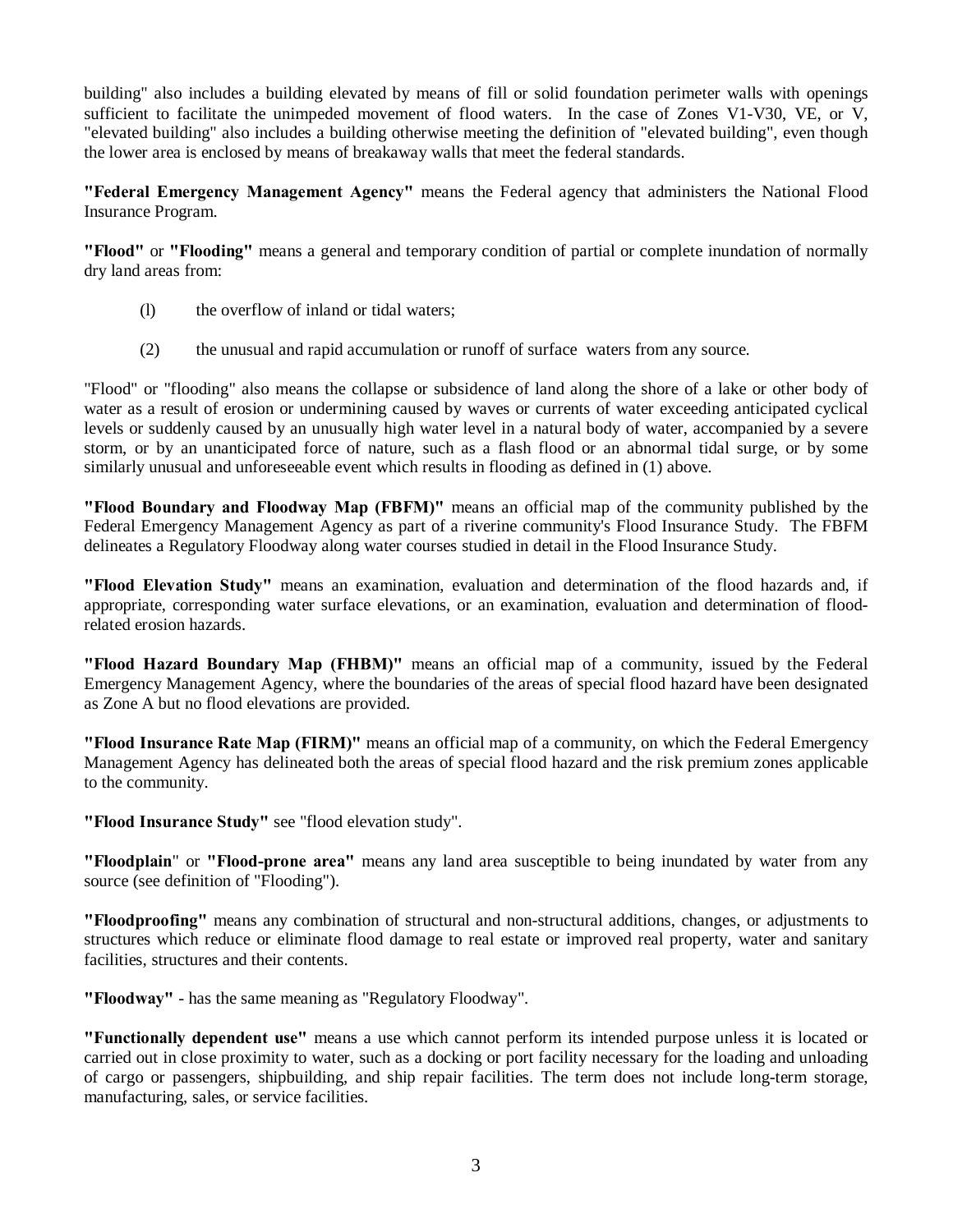**"Highest adjacent grade"** means the highest natural elevation of the ground surface, prior to construction, next to the proposed walls of a structure.

**"Historic structure"** means any structure that is:

- (1) listed individually in the National Register of Historic Places (a listing maintained by the Department of the Interior) or preliminarily determined by the Secretary of the Interior as meeting the requirements for individual listing on the National Register;
- (2) certified or preliminarily determined by the Secretary of the Interior as contributing to the historical significance of a registered historic district or a district preliminarily determined by the Secretary to qualify as a registered historic district;
- (3) individually listed on a state inventory of historic places in states with historic preservation programs which have been approved by the Secretary of the Interior; or
- (4) individually listed on a local inventory of historic places in communities with historic preservation programs that have been certified either:
	- (i) by an approved state program as determined by the Secretary of the Interior or
	- (ii) directly by the Secretary of the Interior in states without approved programs.

**"Local Administrator"** is the person appointed by the community to administer and implement this local law by granting or denying development permits in accordance with its provisions. This person is often the Building Inspector, Code Enforcement Officer, or employee of an engineering department.

**"Lowest floor"** means lowest floor of the lowest enclosed area (including basement or cellar). An unfinished or flood resistant enclosure, usable solely for parking of vehicles, building access, or storage in an area other than a basement area is not considered a building's lowest floor; provided, that such enclosure is not built so as to render the structure in violation of the applicable non-elevation design requirements of this Local Law.

**"Manufactured home"** means a structure, transportable in one or more sections, which is built on a permanent chassis and designed to be used with or without a permanent foundation when connected to the required utilities. The term does not include a "Recreational vehicle"

**"Manufactured home park or subdivision"** means a parcel (or contiguous parcels) of land divided into two or more manufactured home lots for rent or sale.

**"Mean sea level"** means, for purposes of the National Flood Insurance Program, the National Geodetic Vertical Datum (NGVD) of l929, the North American Vertical Datum of 1988 (NAVD 88), or other datum, to which base flood elevations shown on a community's Flood Insurance Rate Map are referenced.

**"Mobile home"** - has the same meaning as "Manufactured home".

**"New construction"** means structures for which the "start of construction" commenced on or after the effective date of a floodplain management regulation adopted by the community and includes any subsequent improvements to such structure.

**"One hundred year flood"** or **"100-year flood"** has the same meaning as "Base Flood".

**"Principally above ground"** means that at least 5l percent of the actual cash value of the structure, excluding land value, is above ground.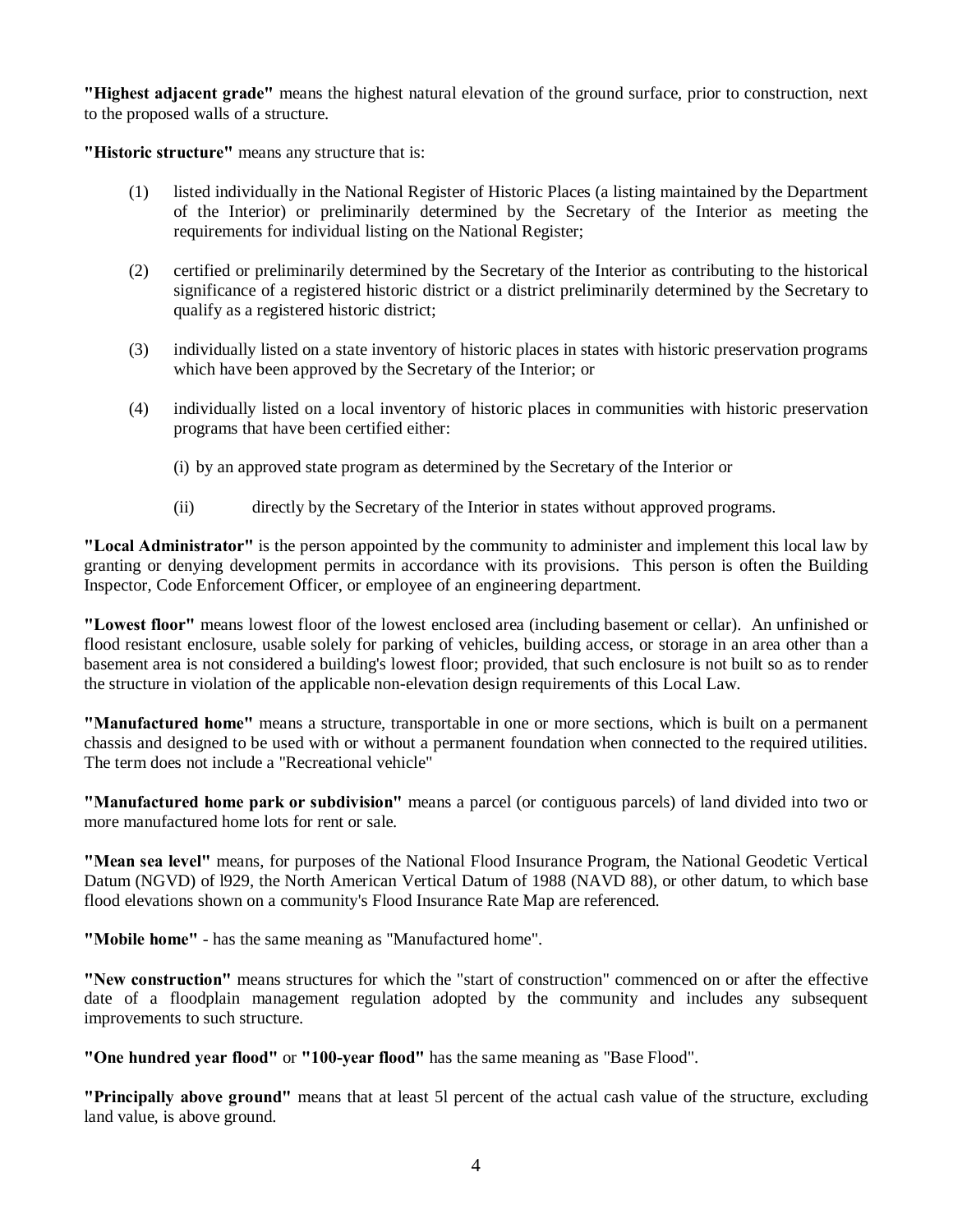# **"Recreational vehicle"** means a vehicle which is:

- (1) built on a single chassis;
- (2) 400 square feet or less when measured at the largest horizontal projections;
- (3) designed to be self-propelled or permanently towable by a light duty truck; and
- (4) not designed primarily for use as a permanent dwelling but as temporary living quarters for recreational, camping, travel, or seasonal use.

**"Regulatory Floodway"** means the channel of a river or other watercourse and the adjacent land areas that must be reserved in order to discharge the base flood without cumulatively increasing the water surface elevation more than a designated height as determined by the Federal Emergency Management Agency in a Flood Insurance Study or by other agencies as provided in Section 4.4-2 of this Law.

**"Start of construction"** means the date of permit issuance for new construction and substantial improvements to existing structures, provided that actual start of construction, repair, reconstruction, rehabilitation, addition placement, or other improvement is within 180 days after the date of issuance. The actual start of construction means the first placement of permanent construction of a building (including a manufactured home) on a site, such as the pouring of a slab or footings, installation of pilings or construction of columns.

Permanent construction does not include land preparation (such as clearing, excavation, grading, or filling), or the installation of streets or walkways, or excavation for a basement, footings, piers or foundations, or the erection of temporary forms, or the installation of accessory buildings such as garages or sheds not occupied as dwelling units or not part of the main building. For a substantial improvement, the actual  $\ddot{\text{o}}$  start of construction means the first alteration of any wall, ceiling, floor, or other structural part of a building, whether or not that alteration affects the external dimensions of the building.

**"Structure"** means a walled and roofed building, including a gas or liquid storage tank, that is principally above ground, as well as a manufactured home.

**"Substantial damage"** means damage of any origin sustained by a structure whereby the cost of restoring the structure to its before damaged condition would equal or exceed 50 percent of the market value of the structure before the damage occurred.

**"Substantial improvement"** means any reconstruction, rehabilitation, addition, or other improvement of a structure, the cost of which equals or exceeds 50 percent of the market value of the structure before the "start of construction" of the improvement. The term includes structures which have incurred "substantial damage", regardless of the actual repair work performed. The term does not, however, include either:

- (1) any project for improvement of a structure to correct existing violations of state or local health, sanitary, or safety code specifications which have been identified by the local code enforcement official and which are the minimum necessary to assure safe living conditions; or
- (2) any alteration of a "Historic structure", provided that the alteration will not preclude the structure's continued designation as a "Historic structure".

**"Variance"** means a grant of relief from the requirements of this local law which permits construction or use in a manner that would otherwise be prohibited by this local law.

# **SECTION 3.0 - GENERAL PROVISIONS**

# **3.1 LANDS TO WHICH THIS LOCAL LAW APPLIES**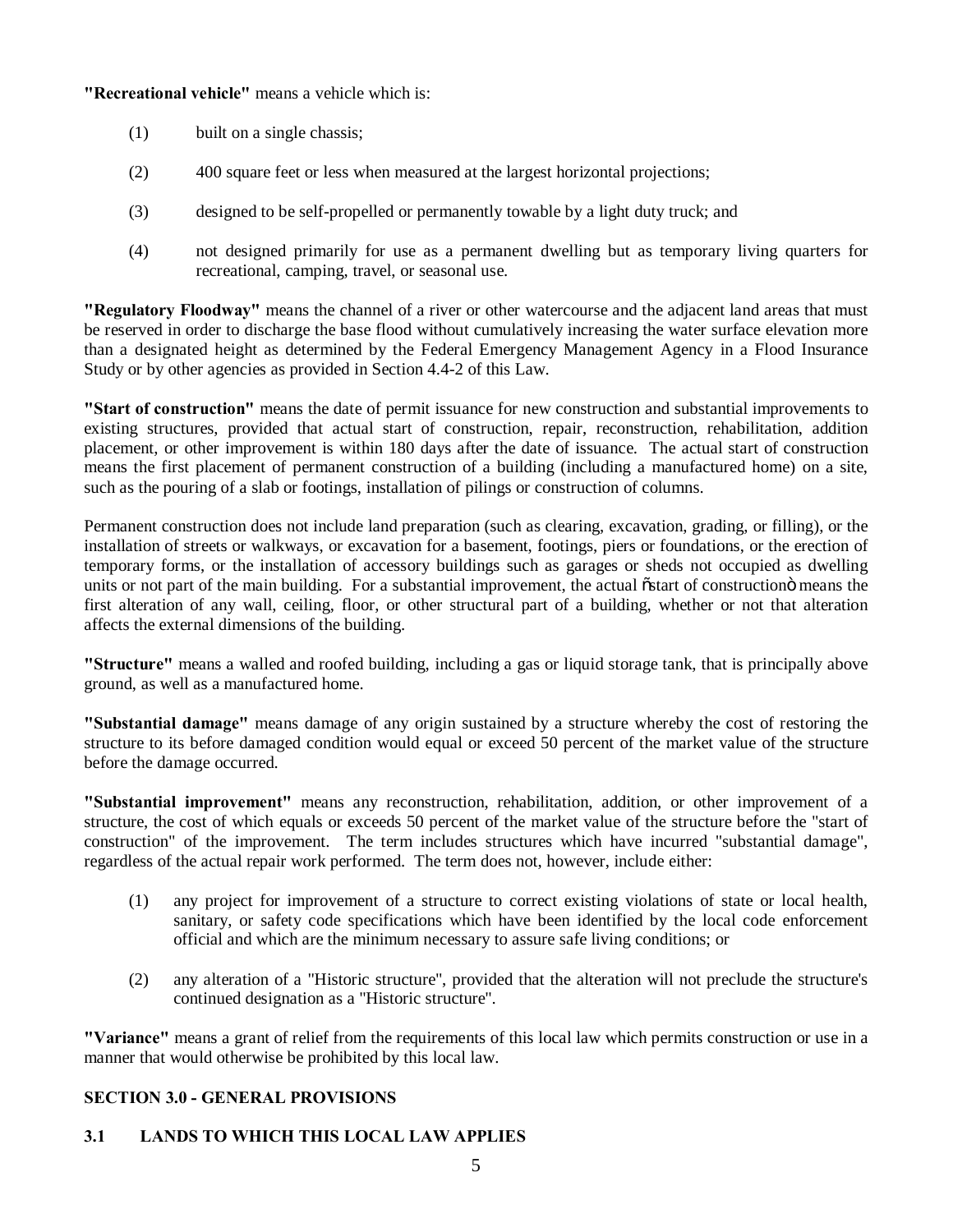This local law shall apply to all areas of special flood hazard within the jurisdiction of the **Town of Cambria, Niagara County**.

### **3.2 BASIS FOR ESTABLISHING THE AREAS OF SPECIAL FLOOD HAZARD**

The areas of special flood hazard are identified and defined on the following documents prepared by the Federal Emergency Management Agency:

- (1) Flood Insurance Rate Map (multiple panels) Index No.360499 0001-0020, whose effective date is September 30, 1983,
- (2) Flood Boundary and Floodway Map (multiple panels) Index No. 360499 0001-0002, whose effective date is September 30, 1983,
- (3) A scientific and engineering report entitled "Flood Insurance Study, Town of Cambria, New York, Niagara Countyö dated March 30, 1983,
- (4) Letter of Map Revision, Case Number 96-02-13P, effective February 26, 1996, amending Flood Insurance Rate Map Panel 0005B.
- (5) Letter of Map Revision, Case Number 07-02-0919P, effective January 24, 2008, amending: Flood Insurance Rate Map Panel 0013B and Flood Insurance Study Flood Profile 03P.

The above documents are hereby adopted and declared to be a part of this Local Law. The Flood Insurance Study and/or maps are on file at:

Town of Cambria Town Clerkøs Office, 4160 Upper Mountain Road, Sanborn, NY 14132

# **3.3 INTERPRETATION AND CONFLICT WITH OTHER LAWS**

This Local Law includes all revisions to the National Flood Insurance Program through October 27, 1997 and shall supersede all previous laws adopted for the purpose of flood damage prevention.

In their interpretation and application, the provisions of this local law shall be held to be minimum requirements, adopted for the promotion of the public health, safety, and welfare. Whenever the requirements of this local law are at variance with the requirements of any other lawfully adopted rules, regulations, or ordinances, the most restrictive, or that imposing the higher standards, shall govern.

# **3.4 SEVERABILITY**

The invalidity of any section or provision of this local law shall not invalidate any other section or provision thereof.

### **3.5 PENALTIES FOR NON-COMPLIANCE**

No structure in an area of special flood hazard shall hereafter be constructed, located, extended, converted, or altered and no land shall be excavated or filled without full compliance with the terms of this local law and any other applicable regulations. Any infraction of the provisions of this local law by failure to comply with any of its requirements, including infractions of conditions and safeguards established in connection with conditions of the permit, shall constitute a violation. Any person who violates this local law or fails to comply with any of its requirements shall, upon conviction thereof, be fined no more than \$250 or imprisoned for not more than l5 days or both. Each day of noncompliance shall be considered a separate offense. Nothing herein contained shall prevent the Town of Cambria from taking such other lawful action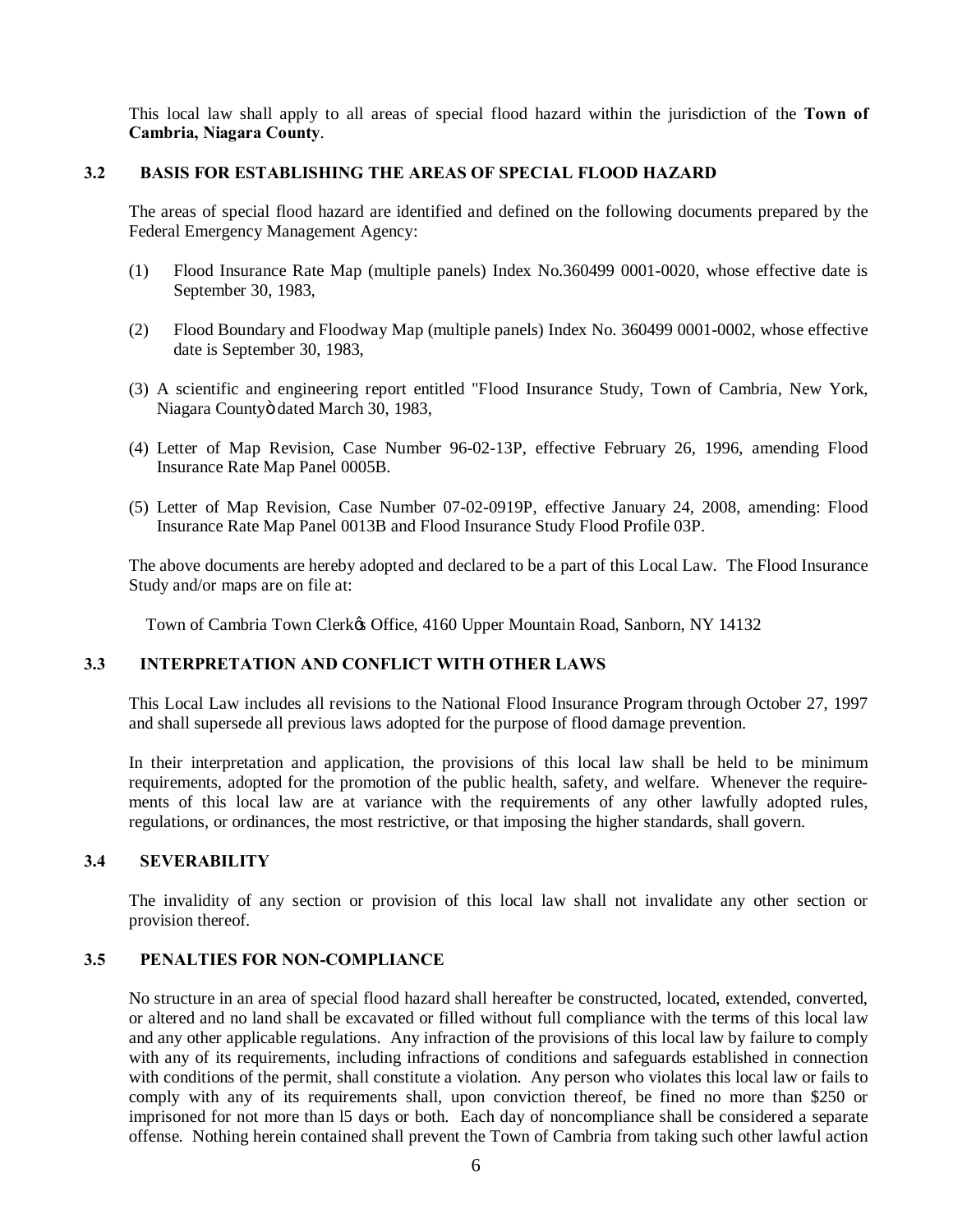as necessary to prevent or remedy an infraction. Any structure found not compliant with the requirements of this local law for which the developer and/or owner has not applied for and received an approved variance under Section 6.0 will be declared non-compliant and notification sent to the Federal Emergency Management Agency.

# **3.6 WARNING AND DISCLAIMER OF LIABILITY**

The degree of flood protection required by this local law is considered reasonable for regulatory purposes and is based on scientific and engineering considerations. Larger floods can and will occur on rare occasions. Flood heights may be increased by man-made or natural causes. This local law does not imply that land outside the area of special flood hazards or uses permitted within such areas will be free from flooding or flood damages. This local law shall not create liability on the part of the Town of Cambria, any officer or employee thereof, or the Federal Emergency Management Agency, for any flood damages that result from reliance on this local law or any administrative decision lawfully made there under.

### **SECTION 4.0 - ADMINISTRATION**

### **4.1 DESIGNATION OF THE LOCAL ADMINISTRATOR**

The Building Inspector is hereby appointed Local Administrator to administer and implement this local law by granting or denying floodplain development permits in accordance with its provisions.

# **4.2 THE FLOODPLAIN DEVELOPMENT PERMIT**

### **4.2-1 PURPOSE**

A floodplain development permit is hereby established for all construction and other development to be undertaken in areas of special flood hazard in this community for the purpose of protecting its citizens from increased flood hazards and insuring that new development is constructed in a manner that minimizes its exposure to flooding. It shall be unlawful to undertake any development in an area of special flood hazard, as shown on the Flood Insurance Rate Map enumerated in Section 3.2, without a valid floodplain development permit. Application for a permit shall be made on forms furnished by the Local Administrator and may include, but not be limited to: plans, in duplicate, drawn to scale and showing: the nature, location, dimensions, and elevations of the area in question; existing or proposed structures, fill, storage of materials, drainage facilities, and the location of the foregoing.

#### **4.2-2 FEES**

All applications for a floodplain development permit shall be accompanied by an application fee of \$500.00. In addition, the applicant shall be responsible for reimbursing the Town of Cambria for any additional costs necessary for review, inspection and approval of this project. The Local Administrator may require a deposit of no more than \$500.00 to cover these additional costs. The Town Board may, by resolution, make any changes in fees as they may deem necessary without the necessity of a public hearing.

### **4.3 APPLICATION FOR A PERMIT**

The applicant shall provide the following information as appropriate. Additional information may be required on the permit application form.

(1) The proposed elevation, in relation to mean sea level, of the lowest floor (including basement or cellar) of any new or substantially improved structure to be located in Zones A1-A30, AE or AH, or Zone A if base flood elevation data are available. Upon completion of the lowest floor, the permitee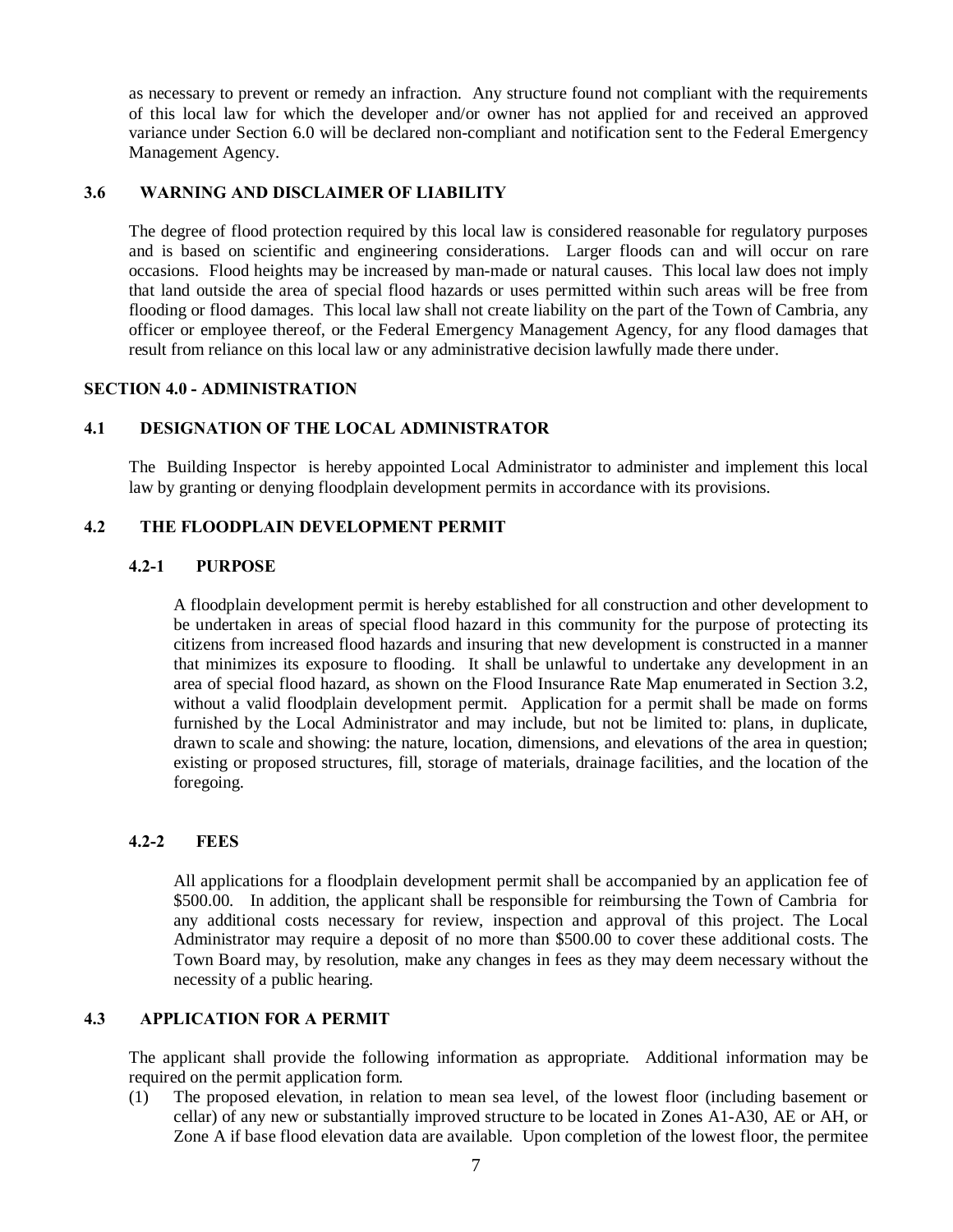shall submit to the Local Administrator the as-built elevation, certified by a licensed professional engineer or surveyor.

- (2) The proposed elevation, in relation to mean sea level, to which any new or substantially improved non-residential structure will be floodproofed. Upon completion of the floodproofed portion of the structure, the permitee shall submit to the Local Administrator the as-built floodproofed elevation, certified by a professional engineer or surveyor.
- (3) A certificate from a licensed professional engineer or architect that any utility floodproofing will meet the criteria in Section 5.2-3, UTILITIES.
- (4) A certificate from a licensed professional engineer or architect that any non-residential floodproofed structure will meet the floodproofing criteria in Section 5.4, NON-RESIDENTIAL STRUCTURES.
- (5) A description of the extent to which any watercourse will be altered or relocated as a result of proposed development. Computations by a licensed professional engineer must be submitted that demonstrate that the altered or relocated segment will provide equal or greater conveyance than the original stream segment. The applicant must submit any maps, computations or other material required by the Federal Emergency Management Agency (FEMA) to revise the documents enumerated in Section 3.2, when notified by the Local Administrator, and must pay any fees or other costs assessed by FEMA for this purpose. The applicant must also provide assurances that the conveyance capacity of the altered or relocated stream segment will be maintained.
- (6) A technical analysis, by a licensed professional engineer, if required by the Local Administrator, which shows whether proposed development to be located in an area of special flood hazard may result in physical damage to any other property.
- (7) In Zone A, when no base flood elevation data are available from other sources, base flood elevation data shall be provided by the permit applicant for subdivision proposals and other proposed developments (including proposals for manufactured home and recreational vehicle parks and subdivisions) that are greater than either 50 lots or 5 acres.

# **4.4 DUTIES AND RESPONSIBILITIES OF THE LOCAL ADMINISTRATOR**

Duties of the Local Administrator shall include, but not be limited to the following.

# **4.4-1 PERMIT APPLICATION REVIEW**

The Local Administrator shall conduct the following permit application review before issuing a floodplain development permit:

- (1) Review all applications for completeness, particularly with the requirements of subsection 4.3, APPLICATION FOR A PERMIT, and for compliance with the provisions and standards of this law.
- (2) Review subdivision and other proposed new development, including manufactured home parks to determine whether proposed building sites will be reasonably safe from flooding. If a proposed building site is located in an area of special flood hazard, all new construction and substantial improvements shall meet the applicable standards of Section 5.0, CONSTRUCTION STANDARDS and, in particular, sub-section 5.1-1 SUBDIVISION PROPOSALS.
- (3) Determine whether any proposed development in an area of special flood hazard may result in physical damage to any other property (e.g., stream bank erosion and increased flood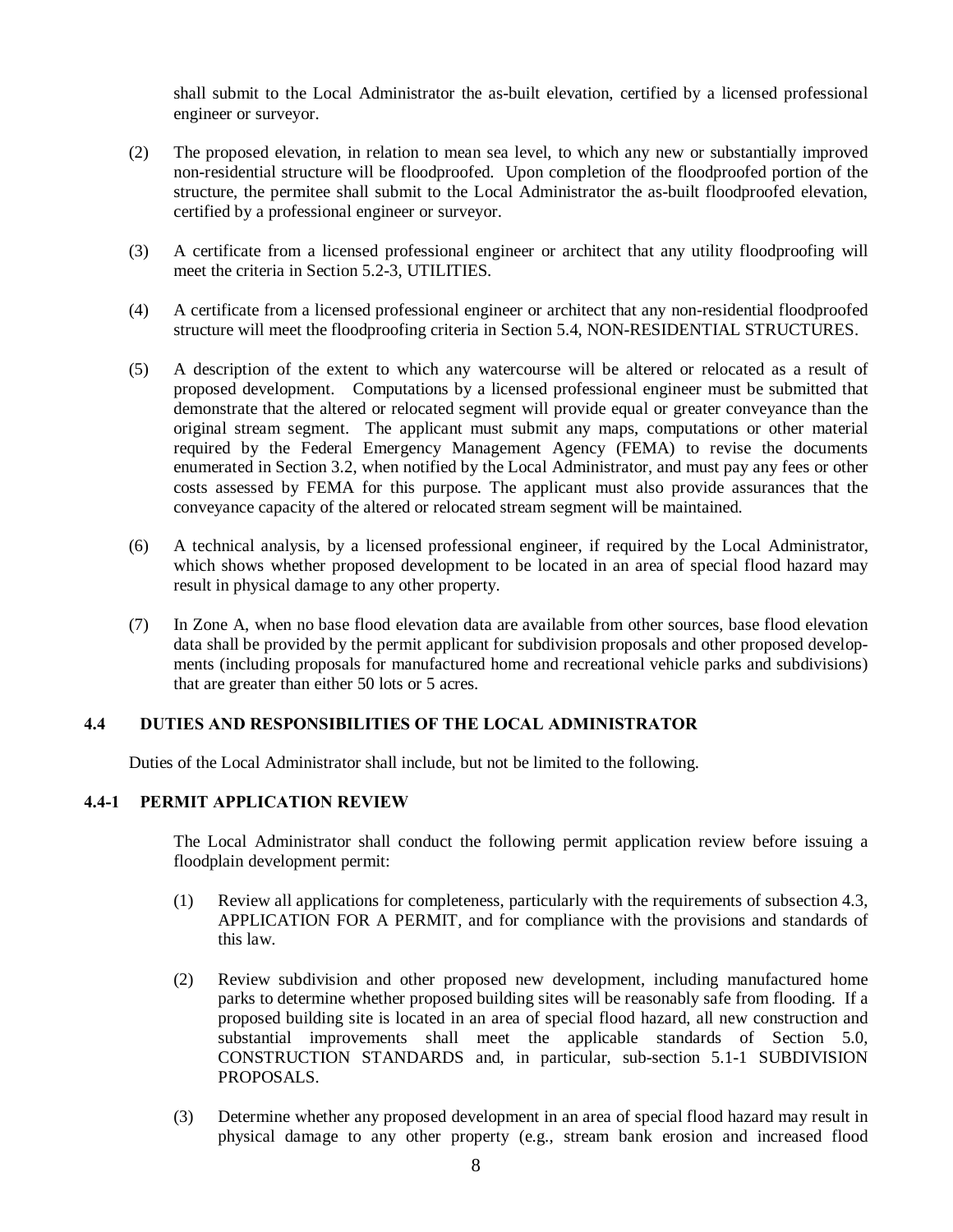velocities). The Local Administrator may require the applicant to submit additional technical analyses and data necessary to complete the determination.

If the proposed development may result in physical damage to any other property or fails to meet the requirements of Section 5.0, CONSTRUCTION STANDARDS, no permit shall be issued. The applicant may revise the application to include measures that mitigate or eliminate the adverse effects and re-submit the application.

(4) Determine that all necessary permits have been received from those governmental agencies from which approval is required by State or Federal law.

# **4.4-2 USE OF OTHER FLOOD DATA**

- (1) When the Federal Emergency Management Agency has designated areas of special flood hazard on the community's Flood Insurance Rate map (FIRM) but has neither produced water surface elevation data (these areas are designated Zone A or V on the FIRM) nor identified a floodway, the Local Administrator shall obtain, review and reasonably utilize any base flood elevation and floodway data available from a Federal, State or other source, including data developed pursuant to paragraph 4.3(7), as criteria for requiring that new construction, substantial improvements or other proposed development meet the requirements of this law.
- (2) When base flood elevation data are not available, the Local Administrator may use flood information from any other authoritative source, such as historical data, to establish flood elevations within the areas of special flood hazard, for the purposes of this law.

# **4.4-3 ALTERATION OF WATERCOURSES**

- (l) Notification to adjacent communities and the New York State Department of Environmental Conservation prior to permitting any alteration or relocation of a watercourse, and submittal of evidence of such notification to the Regional Director, Region II, Federal Emergency Management Agency.
- (2) Determine that the permit holder has provided for maintenance within the altered or relocated portion of said watercourse so that the flood carrying capacity is not diminished.

# **4.4-4 CONSTRUCTION STAGE**

- (1) In Zones A1-A30, AE and AH, and also Zone A if base flood elevation data are available, upon placement of the lowest floor or completion of floodproofing of a new or substantially improved structure, obtain from the permit holder a certification of the as-built elevation of the lowest floor or floodproofed elevation, in relation to mean sea level. The certificate shall be prepared by or under the direct supervision of a licensed land surveyor or professional engineer and certified by same. For manufactured homes, the permit holder shall submit the certificate of elevation upon placement of the structure on the site. A certificate of elevation must also be submitted for a recreational vehicle if it remains on a site for 180 consecutive days or longer (unless it is fully licensed and ready for highway use).
- (2) Any further work undertaken prior to submission and approval of the certification shall be at the permit holder's risk. The Local Administrator shall review all data submitted. Deficiencies detected shall be cause to issue a stop work order for the project unless immediately corrected.

# **4.4-5 INSPECTIONS**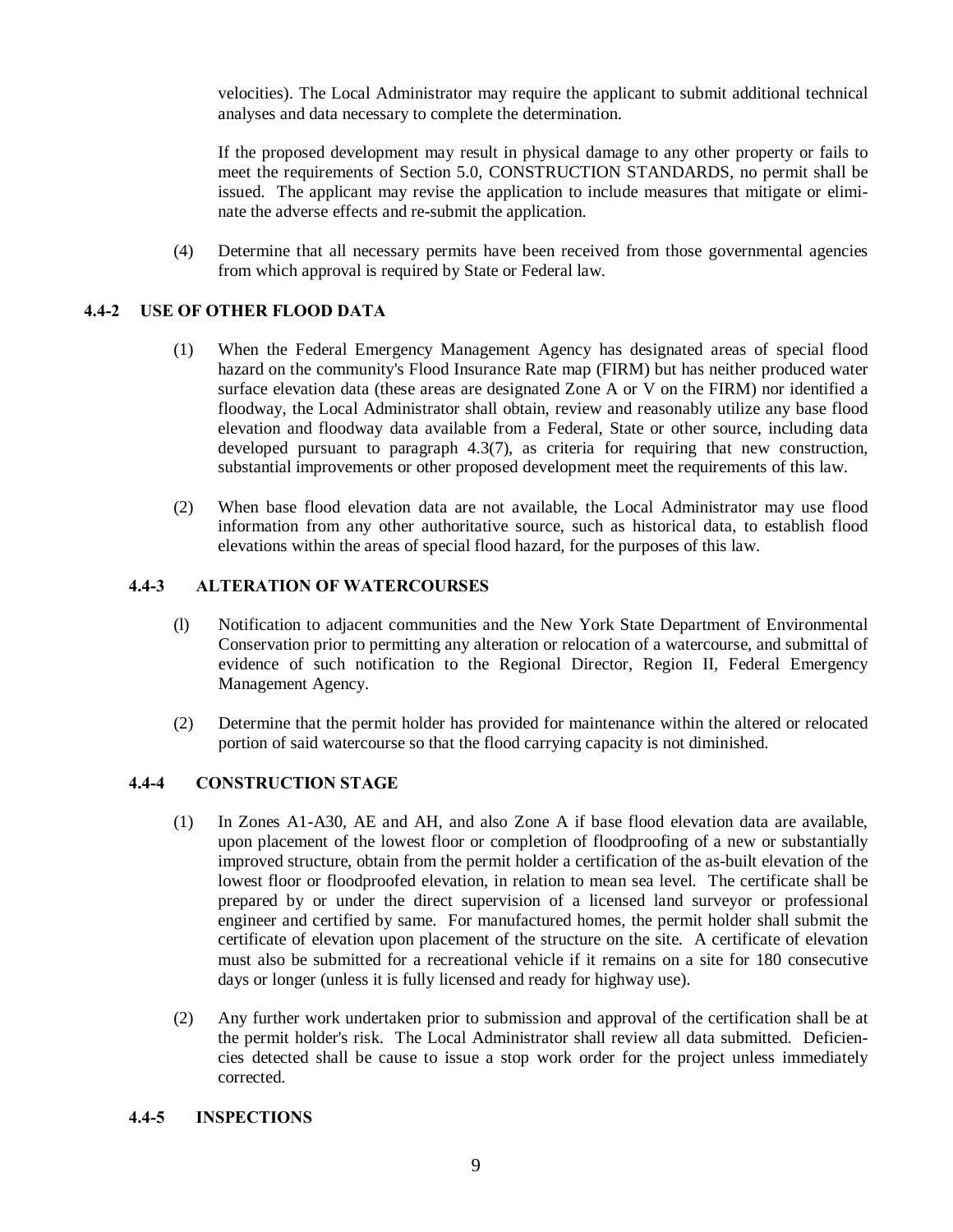The Local Administrator and/or the developer's engineer or architect shall make periodic inspections at appropriate times throughout the period of construction in order to monitor compliance with permit conditions and enable said inspector to certify, if requested, that the development is in compliance with the requirements of the floodplain development permit and/or any variance provisions.

### **4.4-6 STOP WORK ORDERS**

- (1) The Local Administrator shall issue, or cause to be issued, a stop work order for any floodplain development found ongoing without a development permit. Disregard of a stop work order shall subject the violator to the penalties described in Section 3.5 of this local law.
- (2) The Local Administrator shall issue, or cause to be issued, a stop work order for any floodplain development found non-compliant with the provisions of this law and/or the conditions of the development permit. Disregard of a stop work order shall subject the violator to the penalties described in Section 3.5 of this local law.

# **4.4-7 CERTIFICATE OF COMPLIANCE**

- (l) In areas of special flood hazard, as determined by documents enumerated in Section 3.2, it shall be unlawful to occupy or to permit the use or occupancy of any building or premises, or both, or part thereof hereafter created, erected, changed, converted or wholly or partly altered or enlarged in its use or structure until a certificate of compliance has been issued by the Local Administrator stating that the building or land conforms to the requirements of this local law.
- (2) A certificate of compliance shall be issued by the Local Administrator upon satisfactory completion of all development in areas of special flood hazard.
- (3) Issuance of the certificate shall be based upon the inspections conducted as prescribed in Section 4.4-5, INSPECTIONS, and/or any certified elevations, hydraulic data, floodproofing, anchoring requirements or encroachment analyses which may have been required as a condition of the approved permit.

# **4.4-8 INFORMATION TO BE RETAINED**

The Local Administrator shall retain and make available for inspection, copies of the following:

- (1) Floodplain development permits and certificates of compliance;
- (2) Certifications of as-built lowest floor elevations of structures, required pursuant to subsections 4.4-4(1) and 4.4-4(2), and whether or not the structures contain a basement;
- (3) Floodproofing certificates required pursuant to sub-section 4.4-4(1), and whether or not the structures contain a basement;
- (4) Variances issued pursuant to Section 6.0, VARIANCE PROCEDURES; and,
- (5) Notices required under sub-section 4.4-3, ALTERATION OF WATERCOURSES.

# **SECTION 5.0 - CONSTRUCTION STANDARDS**

#### **5.1 GENERAL STANDARDS**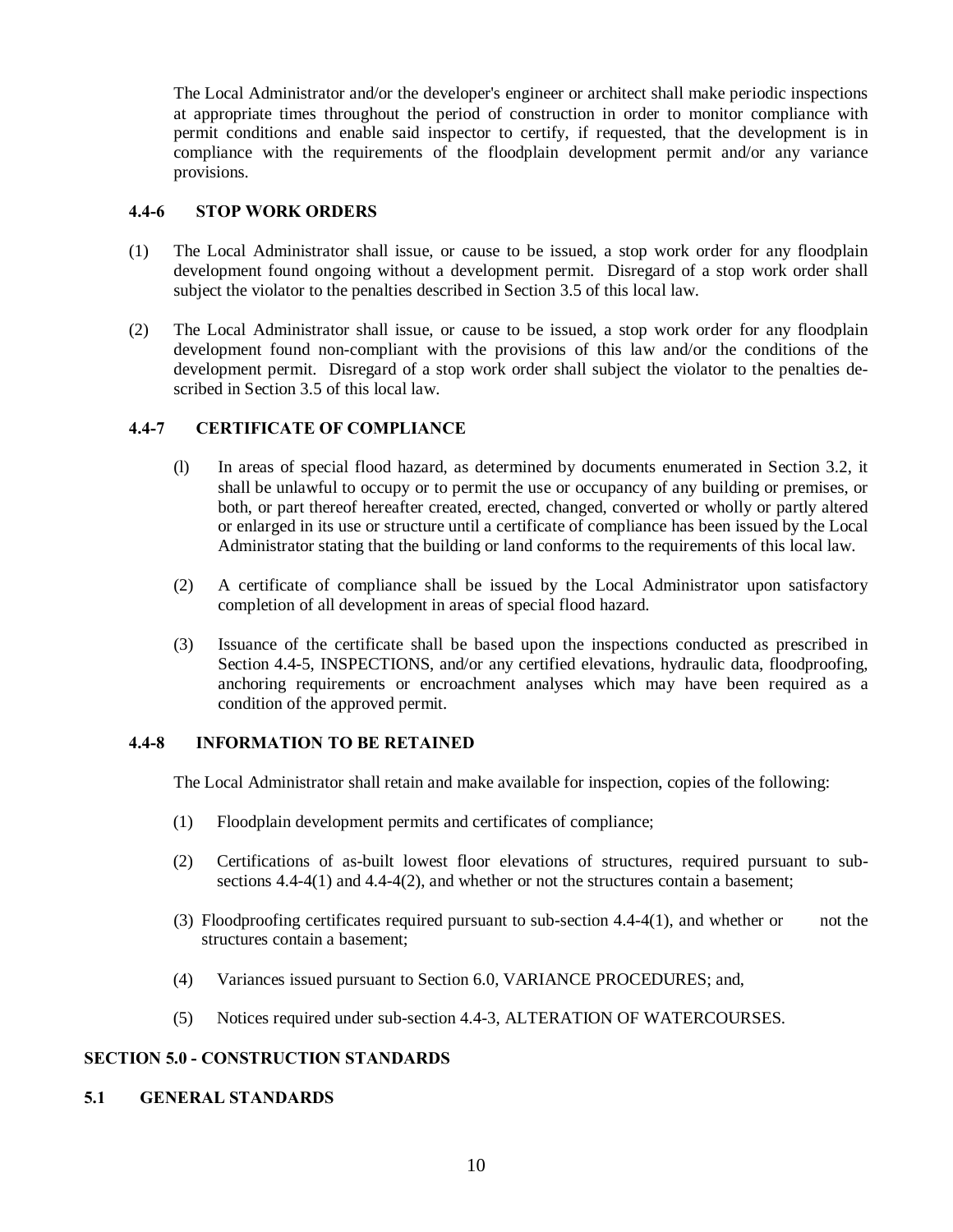The following standards apply to new development, including new and substantially improved structures, in the areas of special flood hazard shown on the Flood Insurance Rate Map designated in Section 3.2.

# **5.1-1 SUBDIVISION PROPOSALS**

The following standards apply to all new subdivision proposals and other proposed development in areas of special flood hazard (including proposals for manufactured home and recreational vehicle parks and subdivisions):

- (l) Proposals shall be consistent with the need to minimize flood damage;
- (2) Public utilities and facilities such as sewer, gas, electrical and water systems shall be located and constructed so as to minimize flood damage; and,
- (3) Adequate drainage shall be provided to reduce exposure to flood damage.

### **5.1-2 ENCROACHMENTS**

(1) Within Zones A1-A30 and AE, on streams without a regulatory floodway, no new construction, substantial improvements or other development (including fill) shall be permitted unless:

> (i) the applicant demonstrates that the cumulative effect of the proposed development, when combined with all other existing and anticipated development, will not increase the water surface elevation of the base flood more than one foot at any location, or,

> (ii) the Town of Cambria agrees to apply to the Federal Emergency Management Agency (FEMA)for a conditional FIRM revision, FEMA approval is received and the applicant provides all necessary data, analyses and mapping and reimburses the Town of Cambria for all fees and other costs in relation to the application. The applicant must also provide all data, analyses and mapping and reimburse the Town of Cambria for all costs related to the final map revision.

(2) On streams with a regulatory floodway, as shown on the Flood Boundary and Floodway Map or the Flood Insurance Rate Map adopted in Section 3.2, no new construction, substantial improvements or other development in the floodway (including fill) shall be permitted unless:

> (i) a technical evaluation by a licensed professional engineer shows that such an encroachment shall not result in any increase in flood levels during occurrence of the base flood, or,

> (ii) the Town of Cambria agrees to apply to the Federal Emergency Management Agency (FEMA) for a conditional FIRM and floodway revision, FEMA approval is received and the applicant provides all necessary data, analyses and mapping and reimburses the Town of Cambria for all fees and other costs in relation to the application. The applicant must also provide all data, analyses and mapping and reimburse the Town of Cambria for all costs related to the final map revisions.

# **5.2 STANDARDS FOR ALL STRUCTURES**

# **5.2-1 ANCHORING**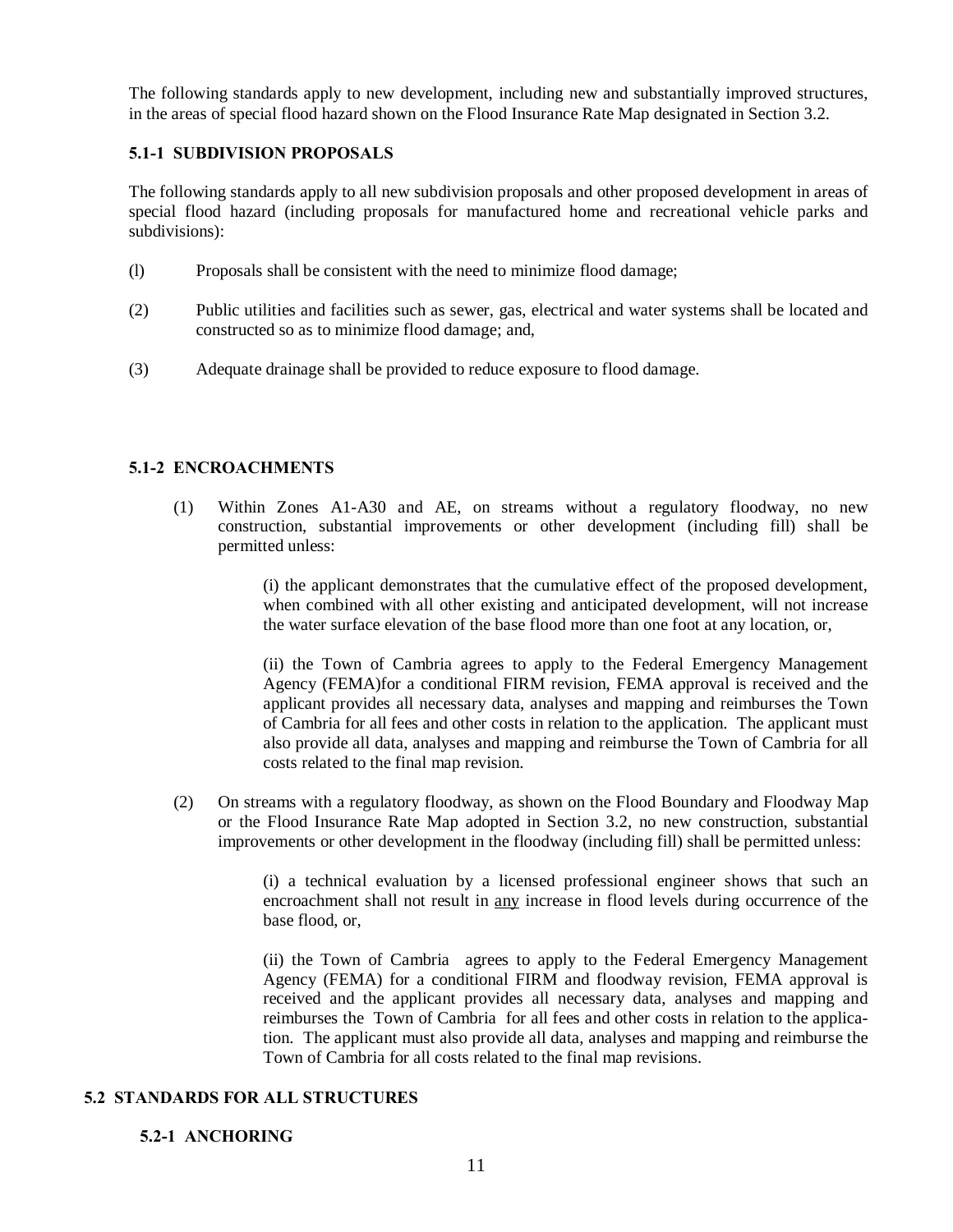New structures and substantial improvement to structures in areas of special flood hazard shall be anchored to prevent flotation, collapse, or lateral movement during the base flood. This requirement is in addition to applicable State and local anchoring requirements for resisting wind forces.

# **5.2-2 CONSTRUCTION MATERIALS AND METHODS**

- (l) New construction and substantial improvements to structures shall be constructed with materials and utility equipment resistant to flood damage.
- (2) New construction and substantial improvements to structures shall be constructed using methods and practices that minimize flood damage.
- (3) For enclosed areas below the lowest floor of a structure within Zones A1-A30, AE or AH, and also Zone A if base flood elevation data are available, new and substantially improved structures shall have fully enclosed areas below the lowest floor that are useable solely for parking of vehicles, building access or storage in an area other than a basement and which are subject to flooding, designed to automatically equalize hydrostatic flood forces on exterior walls by allowing for the entry and exit of flood waters. Designs for meeting this requirement must either be certified by a licensed professional engineer or architect or meet or exceed the following minimum criteria:

(i) a minimum of two openings having a total net area of not less than one square inch for every square foot of enclosed area subject to flooding; and

(ii) the bottom of all such openings no higher than one foot above the lowest adjacent finished grade.

Openings may be equipped with louvers, valves, screens or other coverings or devices provided they permit the automatic entry and exit of floodwaters. Enclosed areas sub-grade on all sides are considered basements and are not permitted.

# **5.2-3 UTILITIES**

- (1) New and replacement electrical equipment, heating, ventilating, air conditioning, plumbing connections, and other service equipment shall be located at or above the base flood elevation or be designed to prevent water from entering and accumulating within the components during a flood and to resist hydrostatic and hydrodynamic loads and stresses. Electrical wiring and outlets, switches, junction boxes and panels shall be elevated to or above the base flood elevation unless they conform to the appropriate provisions of the electrical part of the Building Code of New York State or the Residential Code of New York State for location of such items in wet locations;
- (2) New and replacement water supply systems shall be designed to minimize or eliminate infiltration of flood waters into the system;
- (3) New and replacement sanitary sewage systems shall be designed to minimize or eliminate infiltration of flood waters. Sanitary sewer and storm drainage systems for buildings that have openings below the base flood elevation shall be provided with automatic backflow valves or other automatic backflow devices that are installed in each discharge line passing through a building's exterior wall; and,
- (4) On-site waste disposal systems shall be located to avoid impairment to them or contamination from them during flooding.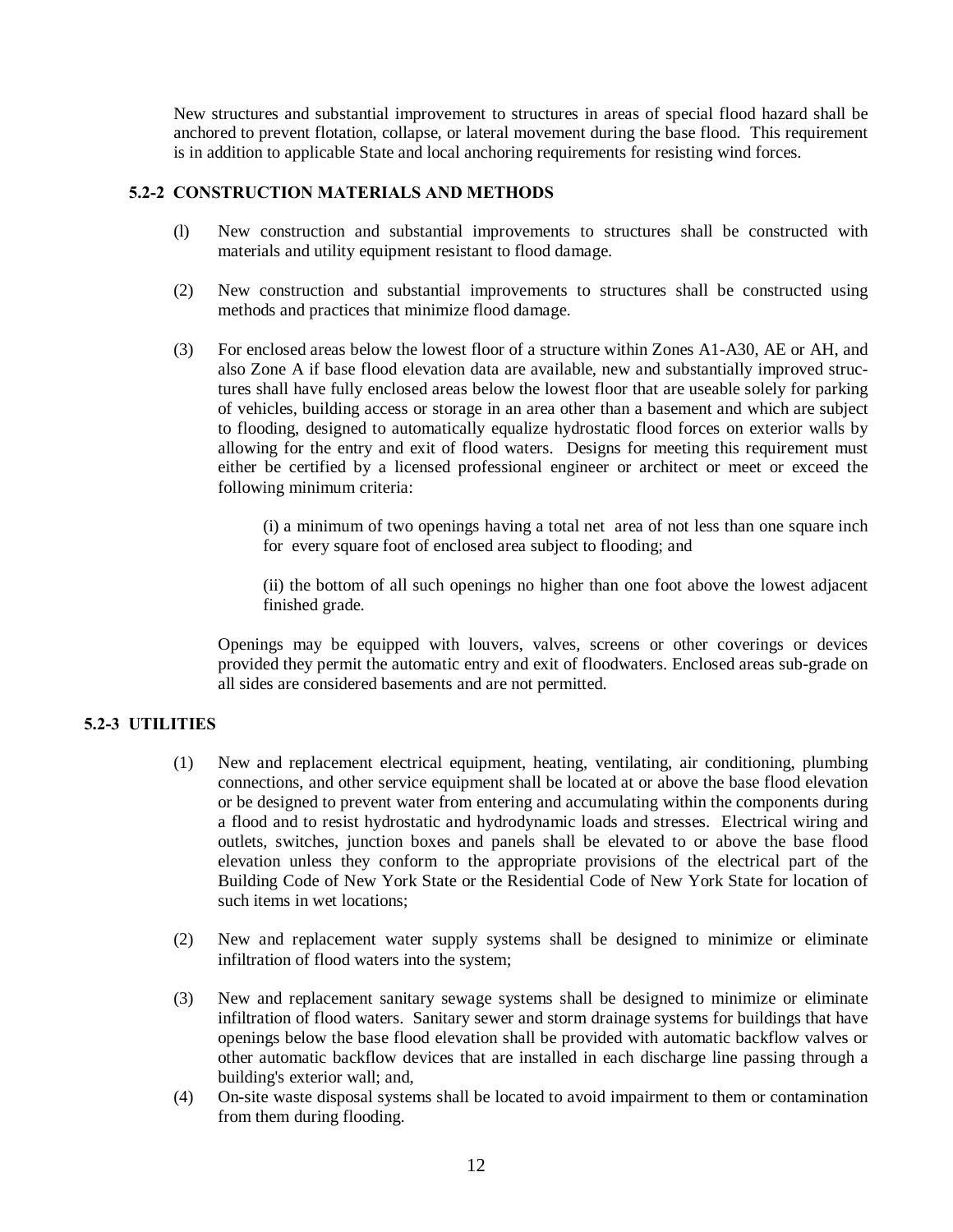# **5.3 RESIDENTIAL STRUCTURES**

# **5.3-1 ELEVATION**

The following standards apply to new and substantially improved residential structures located in areas of special flood hazard, in addition to the requirements in sub-sections 5.1-1, SUBDIVISION PROPOSALS, and 5.1-2, ENCROACHMENTS, and Section 5.2, STANDARDS FOR ALL STRUCTURES.

- (1) Within Zones A1-A30, AE and AH and also Zone A if base flood elevation data are available, new construction and substantial improvements shall have the lowest floor (including basement) elevated to or above two feet above the base flood elevation.
- (2) Within Zone A, when no base flood elevation data are available, new and substantially improved structures shall have the lowest floor (including basement) elevated at least three feet above the highest adjacent grade.
- (3) Within Zone AO, new and substantially improved structures shall have the lowest floor (including basement) elevated above the highest adjacent grade at least as high as two feet above the depth number specified in feet on the community's Flood Insurance Rate Map enumerated in Section 3.2 (at least two feet if no depth number is specified).
- (4) Within Zones AH and AO, adequate drainage paths are required to guide flood waters around and away from proposed structures on slopes.

# **5.4 NON-RESIDENTIAL STRUCTURES**

The following standards apply to new and substantially improved commercial, industrial and other nonresidential structures located in areas of special flood hazard, in addition to the requirements in sub-sections 5.1-1, SUBDIVISION PROPOSALS, and 5.1-2, ENCROACHMENTS, and Section 5.2, STANDARDS FOR ALL STRUCTURES.

(1) Within Zones A1-A30, AE and AH, and also Zone A if base flood elevation data are available, new construction and substantial improvements of any non-residential structure, together with attendant utility and sanitary facilities, shall either:

> (i) have the lowest floor, including basement or cellar, elevated to or above two feet above the base flood elevation; or

> (ii) be floodproofed so that the structure is watertight below two feet above the base flood elevation with walls substantially impermeable to the passage of water. All structural components located below the base flood level must be capable of resisting hydrostatic and hydrodynamic loads and the effects of buoyancy.

(2) Within Zone AO, new construction and substantial improvements of non-residential structures shall:

(i) have the lowest floor (including basement) elevated above the highest adjacent grade at least as high as two feet above the depth number specified in feet on the community's FIRM (at least two feet if no depth number is specified), or

(ii) together with attendant utility and sanitary facilities, be completely floodproofed to that level to meet the floodproofing standard specified in sub-section 5.4(1)(ii)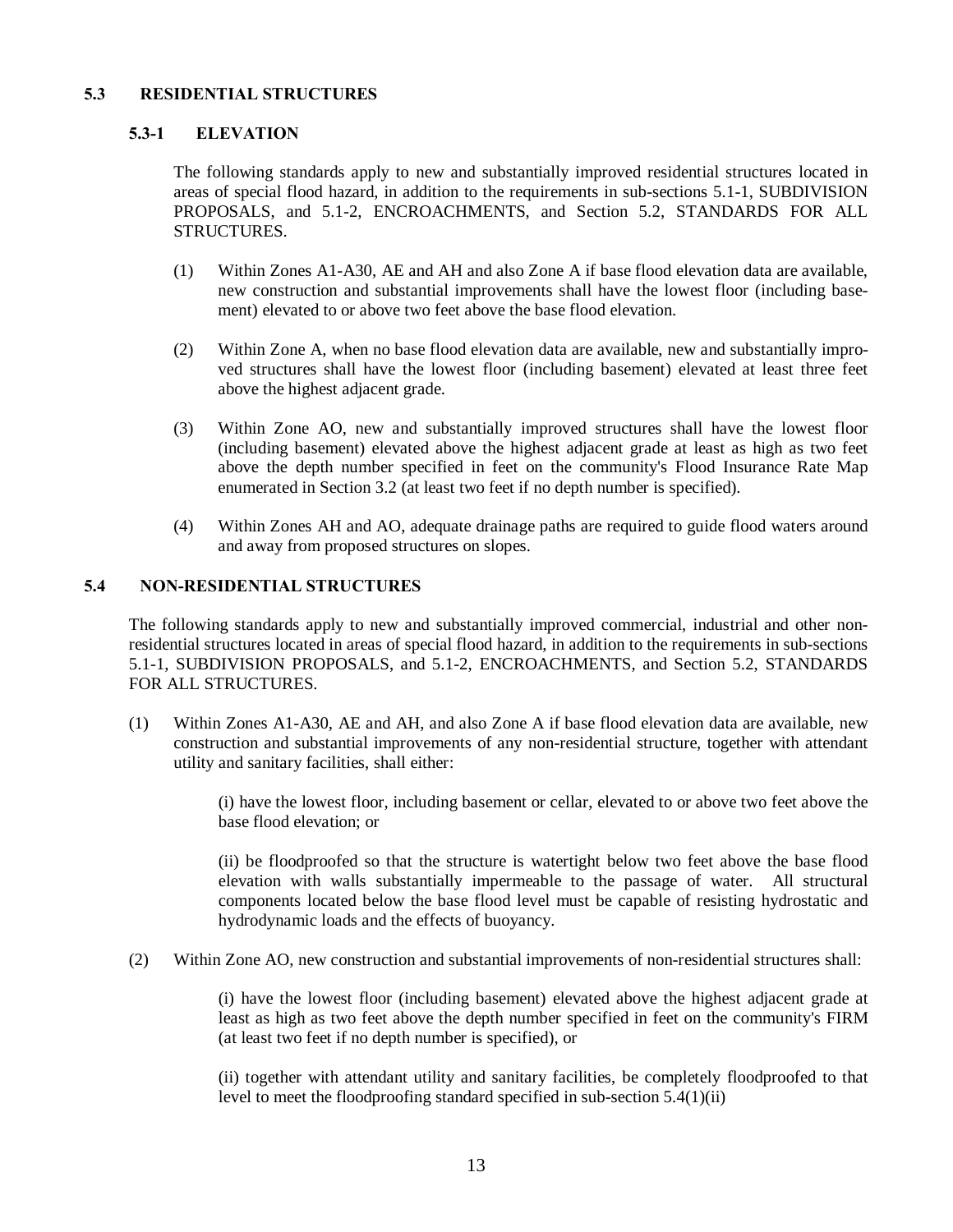- (3) If the structure is to be floodproofed, a licensed professional engineer or architect shall develop and/or review structural design, specifications, and plans for construction. A Floodproofing Certificate or other certification shall be provided to the Local Administrator that certifies the design and methods of construction are in accordance with accepted standards of practice for meeting the provisions of Section 5.4(1)(ii), including the specific elevation (in relation to mean sea level) to which the structure is to be floodproofed.
- (4) Within Zones AH and AO, adequate drainage paths are required to guide flood waters around and away from proposed structures on slopes.
- (5) Within Zone A, when no base flood elevation data are available, the lowest floor (including basement) shall be elevated at least three feet above the highest adjacent grade.

# **5.5 MANUFACTURED HOMES AND RECREATIONAL VEHICLES**

The following standards in addition to the standards in Section 5.1, GENERAL STANDARDS, and Section 5.2, STANDARDS FOR ALL STRUCTURES apply, as indicated, in areas of special flood hazard to manufactured homes and to recreational vehicles which are located in areas of special flood hazard.

- (1) Recreational vehicles placed on sites within Zones A1-A30, AE and AH shall either:
	- (i) be on site fewer than 180 consecutive days,
	- (ii) be fully licensed and ready for highway use, or
	- (iii) meet the requirements for manufactured homes in paragraphs 5.5(2), (3) and (4).

A recreational vehicle is ready for highway use if it is on its wheels or jacking system, is attached to the site only by quick disconnect type utilities and security devices and has no permanently attached additions.

- (2) A manufactured home that is placed or substantially improved in Zones A1-A30, AE and AH shall be elevated on a permanent foundation such that the lowest floor is elevated to or above two feet above the base flood elevation and is securely anchored to an adequately anchored foundation system to resist flotation, collapse and lateral movement.
- (3) Within Zone A, when no base flood elevation data are available, new and substantially improved manufactured homes shall be elevated such that the manufactured home chassis is supported by reinforced piers or other foundation elements of at least equivalent strength that are no less than 36 inches in height above grade and are securely anchored to an adequately anchored foundation system to resist flotation, collapse or lateral movement.
- (4) Within Zone AO, the floor shall be elevated above the highest adjacent grade at least as high as the depth number specified on the Flood Insurance Rate Map enumerated in Section 3.2 (at least two feet if no depth number is specified).

# **SECTION 6.0 - VARIANCE PROCEDURE**

# **6.1 APPEALS BOARD**

(l) The Zoning Board of Appeals as established by the Town of Cambria shall hear and decide appeals and requests for variances from the requirements of this local law.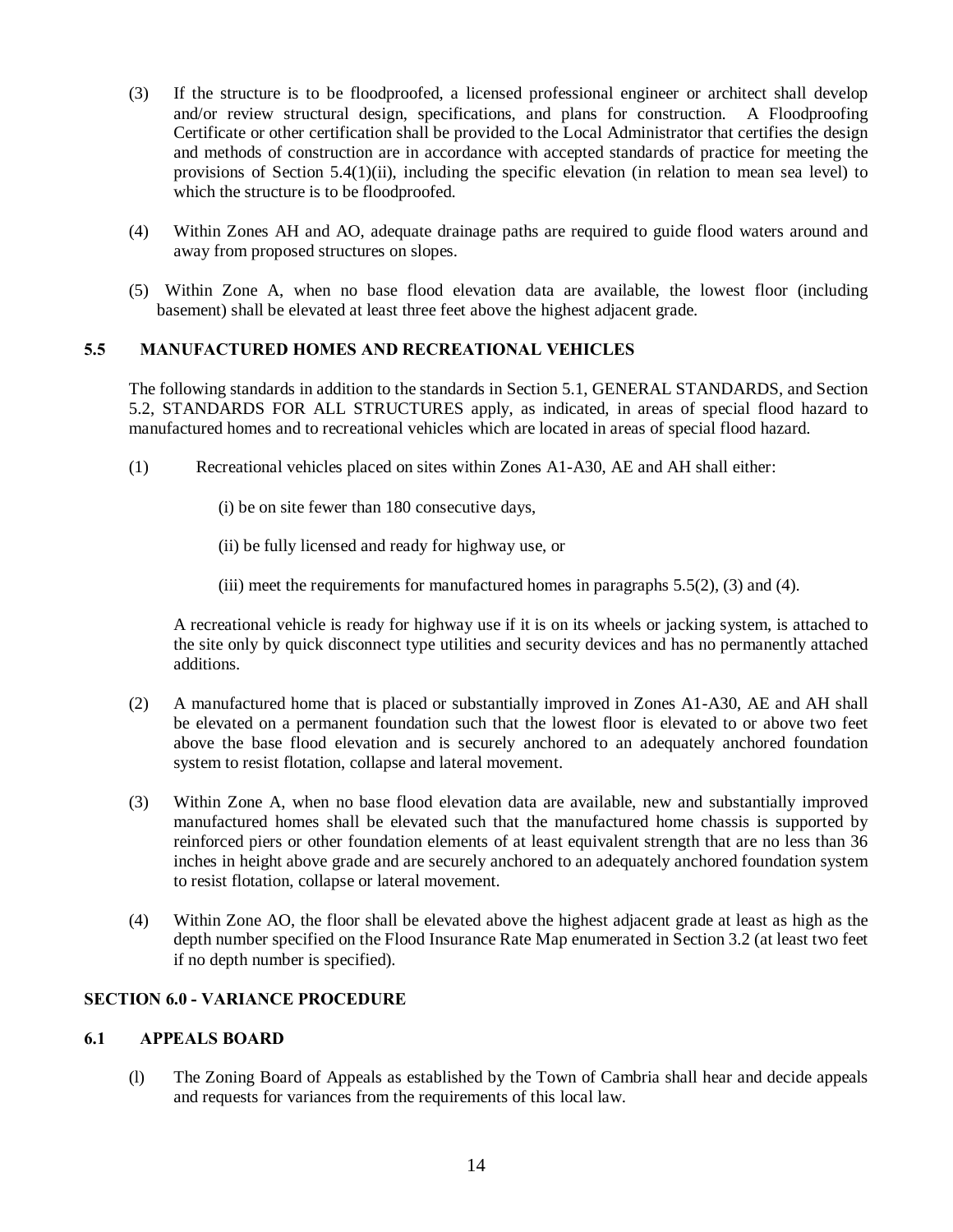- (2) The Zoning Board of Appeals shall hear and decide appeals when it is alleged there is an error in any requirement, decision, or determination made by the Local Administrator in the enforcement or administration of this local law.
- (3) Those aggrieved by the decision of the Zoning Board of Appeals may appeal such decision to the Supreme Court pursuant to Article 78 of the Civil Practice Law and Rules.
- (4) In passing upon such applications, the Zoning Board of Appeals shall consider all technical evaluations, all relevant factors, standards specified in other sections of this local law and:
	- (i) the danger that materials may be swept onto other lands to the injury of others;
	- (ii) the danger to life and property due to flooding or erosion damage;

(iii) the susceptibility of the proposed facility and its contents to flood damage and the effect of such damage on the individual owner;

- (iv) the importance of the services provided by the proposed facility to the community;
- (v) the necessity to the facility of a waterfront location, where applicable;

(vi) the availability of alternative locations for the proposed use which are not subject to flooding or erosion damage;

(vii) the compatibility of the proposed use with existing and anticipated development;

(viii) the relationship of the proposed use to the comprehensive plan and floodplain management program of that area;

(ix) the safety of access to the property in times of flood for ordinary and emergency vehicles;

(x) the costs to local governments and the dangers associated with conducting search and rescue operations during periods of flooding;

(xi) the expected heights, velocity, duration, rate of rise and sediment transport of the flood waters and the effects of wave action, if applicable, expected at the site; and

(xii) the costs of providing governmental services during and after flood conditions, including search and rescue operations, maintenance and repair of public utilities and facilities such as sewer, gas, electrical, and water systems and streets and bridges.

- (5) Upon consideration of the factors of Section 6.l(4) and the purposes of this local law, the Zoning Board of Appeals may attach such conditions to the granting of variances as it deems necessary to further the purposes of this local law.
- (6) The Local Administrator shall maintain the records of all appeal actions including technical information and report any variances to the Federal Emergency Management Agency upon request.

# **6.2 CONDITIONS FOR VARIANCES**

(l) Generally, variances may be issued for new construction and substantial improvements to be erected on a lot of one-half acre or less in size contiguous to and surrounded by lots with existing structures constructed below the base flood level, providing items (i-xii) in Section 6.l(4) have been fully